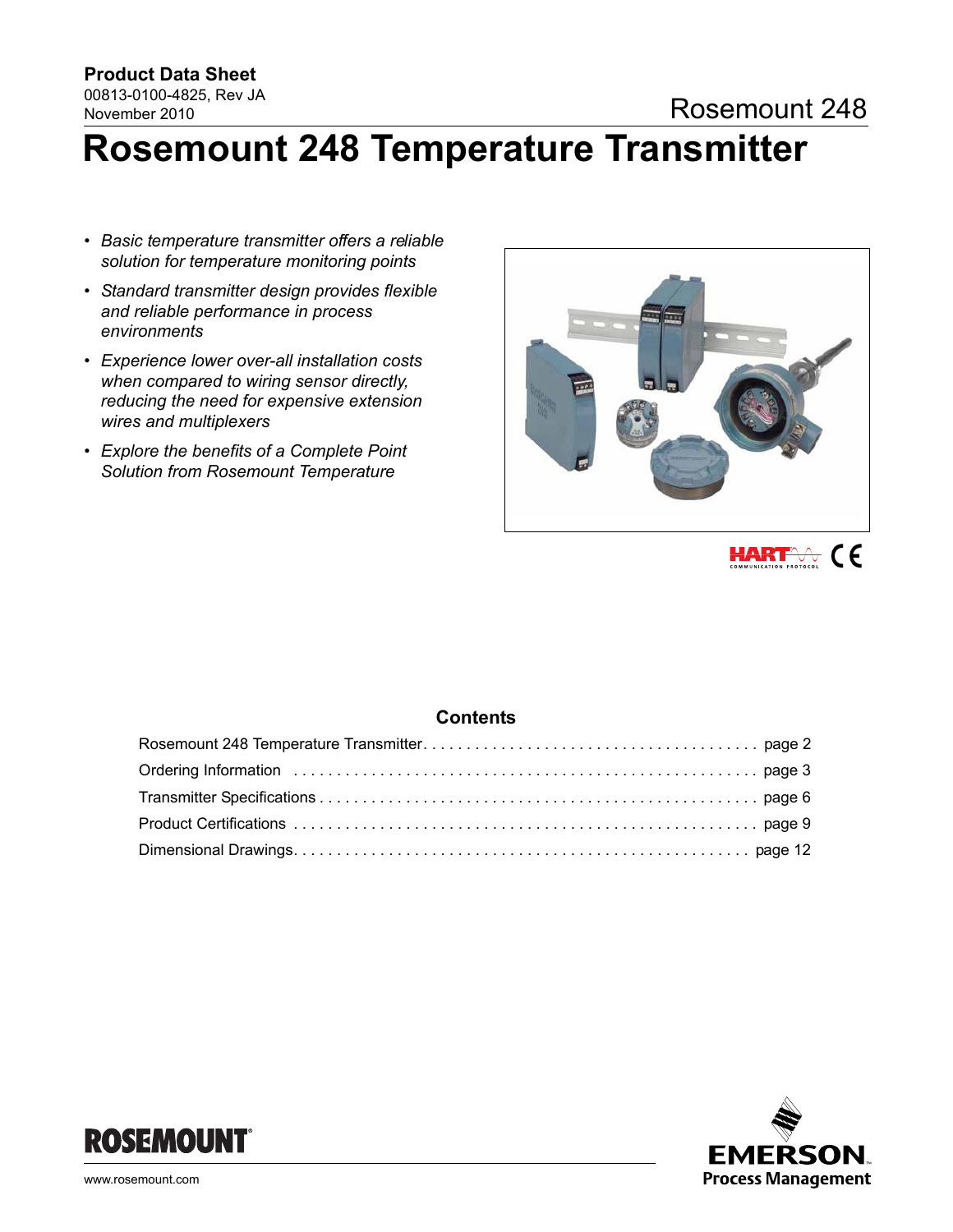# **Rosemount 248 Temperature Transmitter**

<span id="page-1-0"></span>**Basic temperature transmitter offers a cost effective solution for temperature monitoring points** 



- DIN B style head mount transmitter
- Variety of DIN B enclosure options
- **Rail Mount**
- HART / 4-20 mA protocol
- Single sensor capability with universal sensor inputs (RTD, T/C, mV, ohms)

# **Standard transmitter design provides flexible and reliable performance in process environments**

- Offers improved measurement accuracy and reliability over direct-wiring a sensor to the digital control system for a lower overall installation cost
- One-year stability rating reduces maintenance costs
- Open/short sensor diagnostics assist with detecting issues in the sensor loop
- Compensation for ambient temperatures enhances transmitter performance

# **Explore the benefits of a Complete Point Solution from Rosemount Temperature Measurement**

- An "Assemble To Sensor" option enables Emerson to provide a complete point temperature solution, delivering an installation-ready transmitter and sensor assembly
- Emerson offers a selection of RTDs, thermocouples, and thermowells that bring superior durability and Rosemount reliability to temperature sensing, complementing the Rosemount Transmitter portfolio



# **Experience global consistency and local support from numerous worldwide Rosemount Temperature manufacturing sites**



- World-class manufacturing provides globally consistent product from every factory and the capacity to fulfill the needs of any project, large or small
- Experienced Instrumentation Consultants help select the right product for any temperature application and advise on best installation practices
- An extensive global network of Emerson service and support personnel can be on-site when and where they are needed
- Looking for a wireless temperature alternative? The Rosemount 248 Wireless temperature transmitter is a cost-effective solution that provides solid performance.
- For a versatile temperature transmitter that delivers proven field reliability and advanced accuracy, consider the Rosemount 644 temperature transmitter.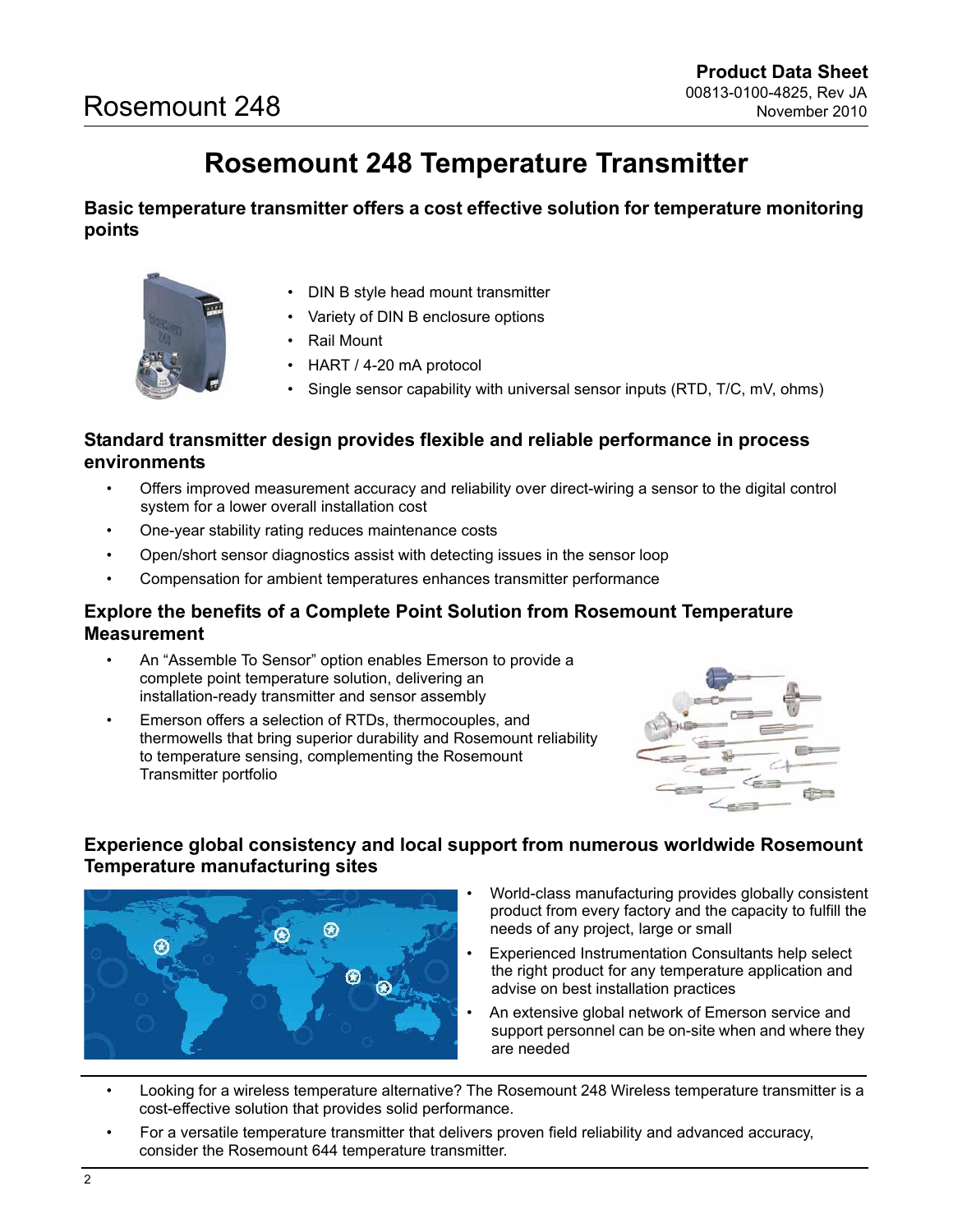# **Rosemount 248 Temperature Transmitter**

<span id="page-2-0"></span>

The Rosemount 248 temperature transmitter has a standard transmitter design that provides flexible and reliablie performance in process environments.

Transmitter features include:

- HART / 4-20 mA communication protocol
- DIN B style head mount and Rail Mount transmitter types
- Variety of DIN B enclosure options
- Sanitary Connection Heads available (Option Code F and S)
- 3-Point Calibration Certificate (Option Code Q4)
- Assemble to Sensor options (Option Code XA)

#### Table 1. 248 Head Mount Temperature Transmitter

★ The Standard offering represents the most common options. The starred options (★) should be selected for best delivery. The Expanded offering is subject to additional delivery lead time.

| <b>Model</b>            | <b>Product Description</b>                                                   |                          |                                         |                 |  |  |  |
|-------------------------|------------------------------------------------------------------------------|--------------------------|-----------------------------------------|-----------------|--|--|--|
| 248                     | <b>Temperature Transmitter</b>                                               |                          |                                         |                 |  |  |  |
| <b>Transmitter Type</b> |                                                                              |                          |                                         |                 |  |  |  |
| <b>Standard</b>         |                                                                              |                          |                                         | <b>Standard</b> |  |  |  |
| H                       | DIN B Head Mount                                                             |                          |                                         | $^\star$        |  |  |  |
|                         | <b>Transmitter Output</b>                                                    |                          |                                         |                 |  |  |  |
| <b>Standard</b>         |                                                                              |                          |                                         | <b>Standard</b> |  |  |  |
| A                       | 4-20 mA with digital signal based on HART Protocol                           |                          |                                         | $\star$         |  |  |  |
|                         | <b>Product Certifications</b>                                                |                          | <b>Enclosure Option Codes Permitted</b> |                 |  |  |  |
| <b>Standard</b>         |                                                                              |                          |                                         | <b>Standard</b> |  |  |  |
| E <sub>5</sub>          | FM Explosion-Proof                                                           | A, U, G, H               |                                         | ★               |  |  |  |
| 15                      | FM Intrinsic Safety and Class I, Division 2                                  | A, B, U, N, C, G, S, H   |                                         | $\star$         |  |  |  |
| K <sub>5</sub>          | FM Intrinsic Safety, Explosion-Proof, and Class I, Division 2                | A, U, G, H               |                                         | $\star$         |  |  |  |
| 6                       | CSA Intrinsic Safety and Class I, Division 2                                 | A, B, U, N, C, G, H      |                                         | ★               |  |  |  |
| K <sub>6</sub>          | CSA Intrinsic Safety, Explosion-Proof, and Class I, Division 2<br>A, U, G, H |                          |                                         |                 |  |  |  |
| E <sub>1</sub>          | <b>ATEX Flameproof</b><br>A, U, G, H                                         |                          |                                         |                 |  |  |  |
| $\vert$ 1               | <b>ATEX Intrinsic Safety</b><br>A, B, U, N, C, G, S, H                       |                          |                                         |                 |  |  |  |
| <b>ND</b>               | <b>ATEX Dust</b><br>A, U, G, H                                               |                          |                                         |                 |  |  |  |
| N <sub>1</sub>          | ATEX Type n<br>A, U, G, H                                                    |                          |                                         |                 |  |  |  |
| NC <sup>(1)</sup>       | ATEX Type n Component                                                        | N                        |                                         | $\star$         |  |  |  |
| E7                      | <b>IECEx Flameproof and Dust</b>                                             | $\overline{A}$ , U, G, H | $\star$                                 |                 |  |  |  |
| 17                      | <b>IECEx Intrinsic Safety</b>                                                | A, B, U, N, C, G, S, H   |                                         | $\star$         |  |  |  |
| N <sub>7</sub>          | IECEx Type n                                                                 | A, U, G, H               |                                         | $\star$         |  |  |  |
| <b>NG</b>               | <b>IECEx Type n Component</b>                                                | N                        |                                         | ★               |  |  |  |
| <b>NA</b>               | No Approval                                                                  | All Options              |                                         | $\star$         |  |  |  |
| <b>Enclosure</b>        |                                                                              | <b>Material</b>          | <b>IP Rating</b>                        |                 |  |  |  |
| <b>Standard</b>         |                                                                              |                          |                                         | <b>Standard</b> |  |  |  |
| Α                       | <b>Connection Head</b>                                                       | Aluminum                 | IP66/68                                 | ★               |  |  |  |
| B                       | <b>BUZ Head</b>                                                              | IP65                     | $\star$                                 |                 |  |  |  |
| C                       | <b>BUZ Head</b><br>IP65<br>Polypropylene                                     |                          |                                         |                 |  |  |  |
| G                       | <b>SST</b><br><b>Connection Head</b><br>IP66/IP68                            |                          |                                         |                 |  |  |  |
| H                       | Universal Head (Junction Box)                                                | <b>SST</b>               | IP66/IP68                               | $\star$         |  |  |  |
| U                       | Universal Head (Junction Box)                                                | Aluminum                 | IP66/IP68                               | $\star$         |  |  |  |
| N                       | No Enclosure                                                                 |                          |                                         |                 |  |  |  |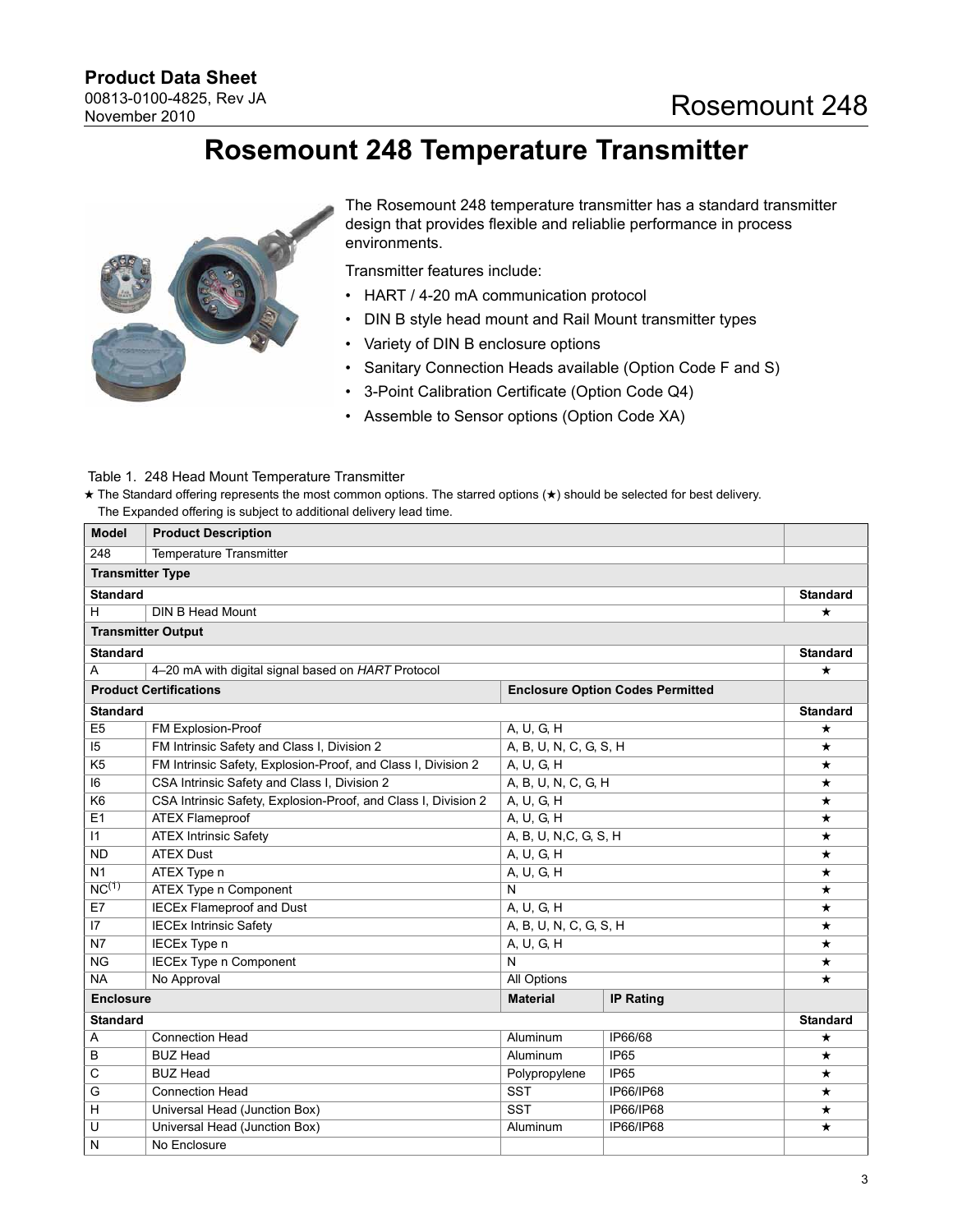#### Table 1. 248 Head Mount Temperature Transmitter

★ The Standard offering represents the most common options. The starred options (★) should be selected for best delivery. The Expanded offering is subject to additional delivery lead time.

| <b>Expanded</b>                                                |                                                              |  |  |                 |  |  |
|----------------------------------------------------------------|--------------------------------------------------------------|--|--|-----------------|--|--|
| F                                                              | Sanitary Connection Head, DIN A<br>IP66/IP68<br>Polished SST |  |  |                 |  |  |
| S                                                              | Sanitary Connection Head, DIN B<br>Polished SST<br>IP66/IP68 |  |  |                 |  |  |
|                                                                | Conduit Entry Size <sup>(2)</sup>                            |  |  |                 |  |  |
| <b>Standard</b>                                                |                                                              |  |  |                 |  |  |
| $1^{(3)}$                                                      | M20 x 1.5 (CM20)                                             |  |  |                 |  |  |
| $\overline{2}$<br><sup>1</sup> /2-inch NPT                     |                                                              |  |  |                 |  |  |
| $\mathbf{0}$<br>No Enclosure                                   |                                                              |  |  |                 |  |  |
| <b>Assemble To Options</b>                                     |                                                              |  |  |                 |  |  |
| <b>Standard</b>                                                |                                                              |  |  | <b>Standard</b> |  |  |
| XA<br>Sensor Specified Separately and Assembled to Transmitter |                                                              |  |  | ★               |  |  |
| <b>NS</b>                                                      | No Sensor                                                    |  |  | ★               |  |  |

### **Options** (Include with selected model number)

|                            | <b>Alarm Level Configuration</b>                                                        |                 |
|----------------------------|-----------------------------------------------------------------------------------------|-----------------|
| <b>Standard</b>            |                                                                                         | <b>Standard</b> |
| A1                         | NAMUR alarm and saturation levels, high alarm                                           | ★               |
| <b>CN</b>                  | NAMUR alarm and saturation levels, low alarm                                            | $\star$         |
| <b>5-Point Calibration</b> |                                                                                         |                 |
| <b>Standard</b>            |                                                                                         | <b>Standard</b> |
| C <sub>4</sub>             | 5-Point Calibration (Requires the Q4 option code to generate a Calibration Certificate) | $^\star$        |
|                            | <b>Calibration Certificate</b>                                                          |                 |
| <b>Standard</b>            |                                                                                         | <b>Standard</b> |
| Q4                         | Calibration Certificate (3-Point Calibration)                                           | $\star$         |
| <b>External Ground</b>     |                                                                                         |                 |
| <b>Standard</b>            |                                                                                         | <b>Standard</b> |
| G <sub>1</sub>             | <b>External Ground Lug Assembly</b>                                                     | $\star$         |
| <b>Line Filter</b>         |                                                                                         |                 |
| <b>Standard</b>            |                                                                                         | <b>Standard</b> |
| F <sub>6</sub>             | 60 Hz Line Voltage Filter                                                               | $\star$         |
|                            | <b>Conduit Electrical Connector</b>                                                     |                 |
| <b>Standard</b>            |                                                                                         | <b>Standard</b> |
| $GE^{(4)(2)}$              | M12, 4 pin, Male Connector (eurofast <sup>®</sup> )                                     | $\star$         |
| GM <sup>(2)</sup>          | A-size Mini, 4 pin, Male Connector (minifast®)                                          | $\star$         |
| <b>External Label</b>      |                                                                                         |                 |
| <b>Standard</b>            |                                                                                         | <b>Standard</b> |
| EL                         | External Label for ATEX Intrinsic Safety                                                | ★               |
|                            | <b>Cover Chain Option</b>                                                               |                 |
| <b>Standard</b>            |                                                                                         | <b>Standard</b> |
| G <sub>3</sub>             | Cover Chain                                                                             | $\star$         |
|                            | <b>Software Configuration</b>                                                           |                 |
| <b>Standard</b>            |                                                                                         | <b>Standard</b> |
| C <sub>1</sub>             | Custom Configuration of Date, Descriptor and Message (Requires CDS with order)          | ★               |
|                            | Typical Model Number: 248H A I1 A 1 DR N080 T08 EL U250 CN                              |                 |

(1) The 248H with ATEX Type n Component Approval is not approved as a stand alone unit, additional system certification is required. Transmitter must be installed so it is protected<br>to at least the requirements of IP54.

<span id="page-3-0"></span>*(2) All process connection threads are 1/2 in. NPT, except for Enclosure Codes H and U with Conduit Entry Code 1 and Sensor Type Code NS*

*(3) For enclosures H and U with the XA option specified, a 1/2-in. NPT to M20 x 1.5 thread adapter is used.*

4) Available with Intrinsically Safe approvals only for FM Intrinsically Safe or Non-Incendive approval (Option Code I5). To maintain NEMA 4X rating, it must be installed according to<br>Rosemount Drawing 03151-1009.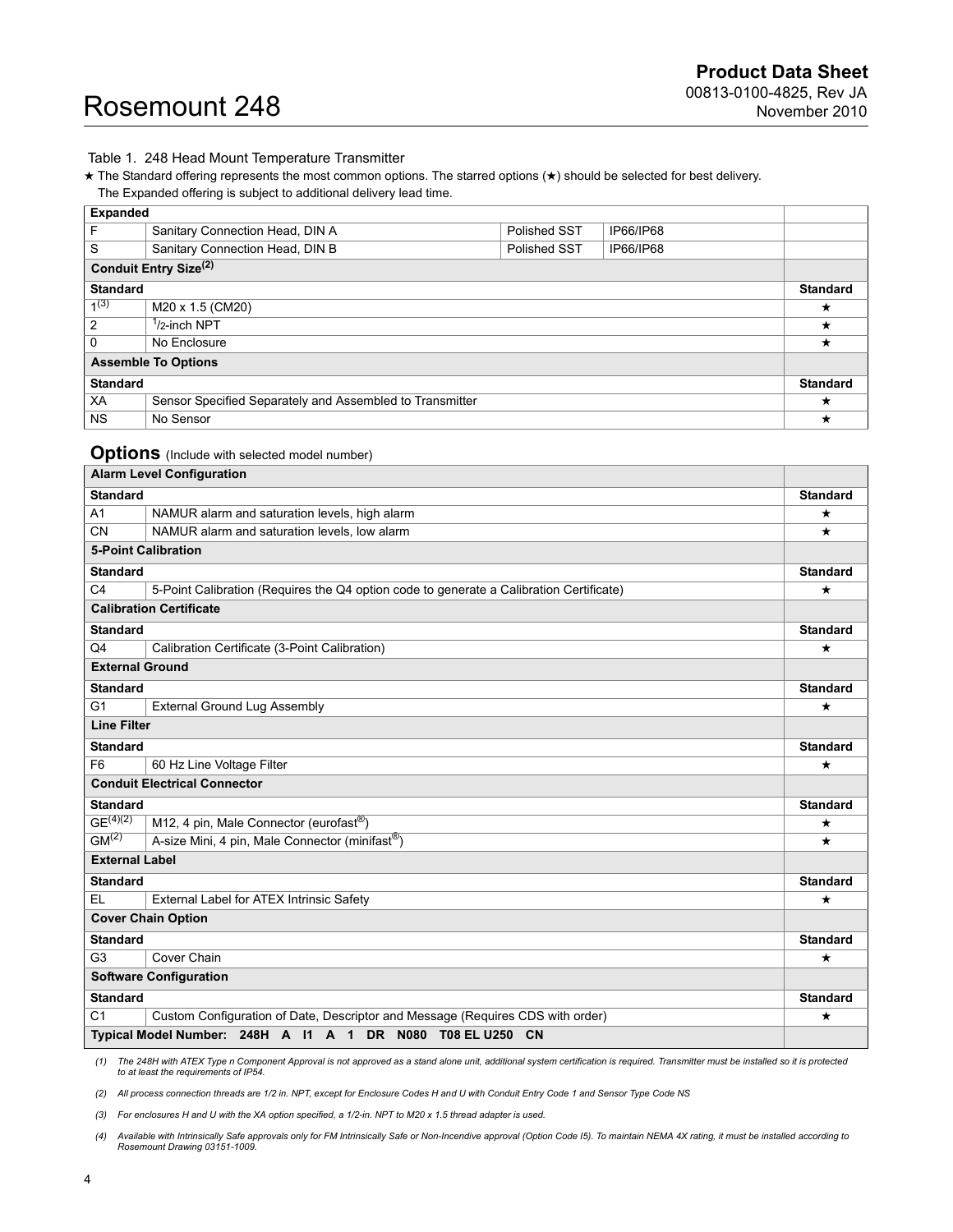00813-0100-4825, Rev JA November 2010



The Rosemount 248 temperature transmitter has a standard transmitter design that provides flexible and reliablie performance in process environments.

Transmitter features include:

- HART / 4-20 mA communication protocol
- Rail Mount transmitter type
- 3-Point Calibration Certificate (Option Code Q4)
- Custom Configuration of Software Parameters (Option Code C1)

### Table 2. 248R Rail Mount Transmitter

★ The Standard offering represents the most common options. The starred options (★) should be selected for best delivery. The Expanded offering is subject to additional delivery lead time.

| <b>Model</b>    | <b>Product Description</b>                         |                 |
|-----------------|----------------------------------------------------|-----------------|
| 248R            | Rail Mount Temperature Transmitter                 |                 |
|                 | <b>Output Protocol</b>                             |                 |
| <b>Standard</b> |                                                    | <b>Standard</b> |
| A               | 4-20 mA with digital signal based on HART protocol | $\star$         |
|                 | <b>Product Certifications</b>                      |                 |
| <b>Standard</b> |                                                    | <b>Standard</b> |
| 15              | FM Intrinsically Safe and Class I, Division 2      | ★               |
| 6               | CSA Intrinsically Safe and Class I, Division 2     | $\star$         |
| $\vert$ 1       | <b>ATEX Intrinsic Safety</b>                       | $\star$         |
| NC.             | ATEX Type n Component                              | $^\star$        |
| $17^{(1)}$      | <b>IECEx Intrinsic Safety</b>                      | $\star$         |
| <b>NA</b>       | No Approvals                                       | $^\star$        |

### **Options** (Include with selected model number)

|                                | <b>Software Configuration</b>                                                           |                 |
|--------------------------------|-----------------------------------------------------------------------------------------|-----------------|
| <b>Standard</b>                |                                                                                         | <b>Standard</b> |
| C <sub>1</sub>                 | Custom Configuration of enters date, descriptor and message (CDS required with order)   | ★               |
|                                | <b>Alarm Level Configuration</b>                                                        |                 |
| <b>Standard</b>                |                                                                                         | <b>Standard</b> |
| A1                             | NAMUR alarm and saturation levels, high alarm                                           | ★               |
| <b>CN</b>                      | NAMUR alarm and saturation levels, low alarm                                            | $\star$         |
| <b>5-Point Calibration</b>     |                                                                                         |                 |
| <b>Standard</b>                |                                                                                         | <b>Standard</b> |
| C4                             | 5-Point Calibration (Requires the Q4 option code to generate a Calibration Certificate) | $^\star$        |
| <b>Calibration Certificate</b> |                                                                                         |                 |
| <b>Standard</b>                |                                                                                         | <b>Standard</b> |
| Q4                             | Calibration Certificate (3-Point Calibration)                                           | ★               |
| <b>Line Filter</b>             |                                                                                         |                 |
| <b>Standard</b>                |                                                                                         | <b>Standard</b> |
| F <sub>6</sub>                 | 60 Hz Line Voltage Filter                                                               | ★               |
| <b>Mounting Style</b>          |                                                                                         |                 |
| <b>Standard</b>                |                                                                                         | <b>Standard</b> |
| GR                             | G-Rail Mounting                                                                         | ★               |
|                                | Typical Model Number: 248R A I1 Q4                                                      |                 |

*(1) Consult Factory for availability.*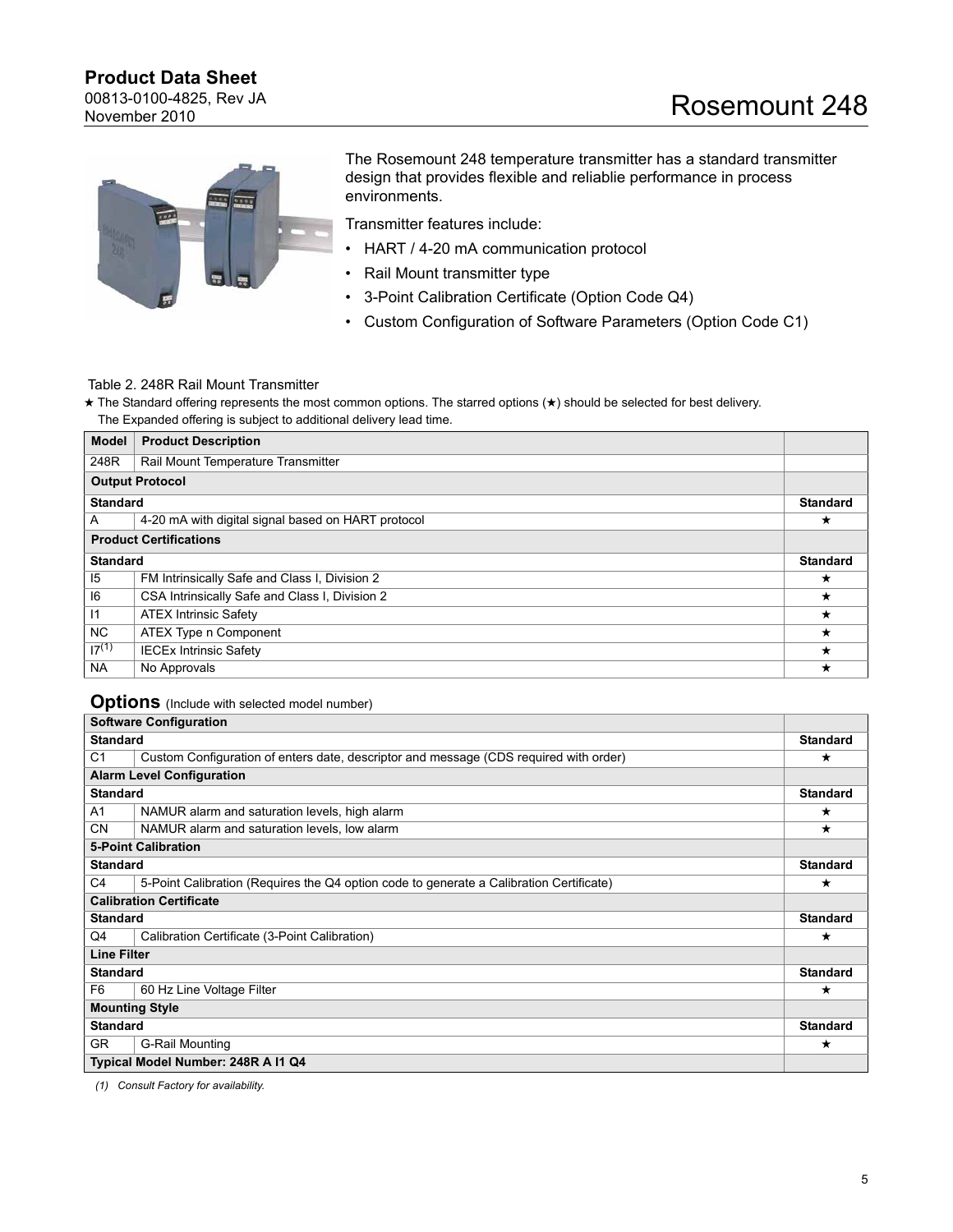# **Transmitter Specifications**

# <span id="page-5-0"></span>**FUNCTIONAL SPECIFICATIONS**

#### **Inputs**

User-selectable; sensor terminals rates to 42.4 Vdc. See ["Transmitter Accuracy and Ambient Temperature Effects" on](#page-7-0)  [page 8](#page-7-0) for sensor options.

#### **Output**

2-wire 4–20 mA, linear with temperature or input; digital output signal superimposed on 4–20 mA signal, available for a Field Communicator or control system interface.

#### **Isolation**

Input/output isolation tested to 500 Vac rms (707 Vdc) at 50/60 Hz.

#### **Power Supply**

An external power supply is required for *HART* devices. The transmitter operates on 12.0 to 42.4 Vdc transmitter terminal voltage with load resistance between 250 and 1100 ohms. A minimum of 17.75 Vdc power supply is required with a load of 250 ohms. Transmitter power terminals are rated to 42.4 Vdc.

#### **Maximum Load = 40.8 x (Supply Voltage – 12.0)**



#### **Humidity Limits**

0–99% relative humidity, non-condensing

#### **NAMUR Recommendations**

The 248 meets the following NAMUR recommendations:

- NE 21 Electromagnetic compatibility (EMC) for Process and Laboratory Apparatus
- NE 43 Standard of the signal level breakdown information of digital transmitters
- NE 89 Standard of temperature transmitters with digital signal processing

#### **Transient Protection**

The optional Rosemount 470 Transient Protector prevents damage from transients induced by lightning, welding, heavy electrical equipment, or switch gears. Refer to the 470 Product Data Sheet (document number 00813-0100-4191) for more information.

#### **Temperature Limits**

Operating Limit •  $-40$  to 85 °C ( $-40$  to 185 °F) Storage Limit • –50 to 120 °C (–58 to 248 °F)

#### **Turn-on Time**

Performance within specifications in less than 5.0 seconds after power is applied to transmitter, when damping value is set to zero seconds.

#### **Update Rate**

Less than 0.5 seconds

#### **Damping**

32 seconds maximum. 5 seconds default

#### **Custom Alarm and Saturation Levels**

Custom factory configuration of alarm and saturation levels is available with option code C1 for valid values. These values can also be configured in the field using a Field Communicator.

#### **Recommended Minimum Measuring Span**

10 K

#### **Software Detected Failure Mode**

The values at which the transmitter drives its output in failure mode depends on whether it is configured to standard, custom, or NAMUR-compliant (NAMUR recommendation NE 43) operation. The values for standard and NAMUR-compliant operation are as follows:

<span id="page-5-2"></span>Figure 1. Operation Parameters

| Standard <sup>(1)</sup> |                               | <b>NAMUR NE43-</b><br>Compliant <sup>(1)</sup> |
|-------------------------|-------------------------------|------------------------------------------------|
| Linear Output:          | 3.9 < I < 20.5                | $3.8 \leq l \leq 20.5$                         |
| Fail High:              | $21 \leq l \leq 23$ (default) | $21 \le l \le 23$ (default)                    |
| Fail Low:               | 1 < 3.75                      | l ≤ 3.6                                        |

<span id="page-5-1"></span>*(1) Measured in milliamperes*

Certain hardware failures, such as microprocessor failures, will always drive the output to greater than 23 mA.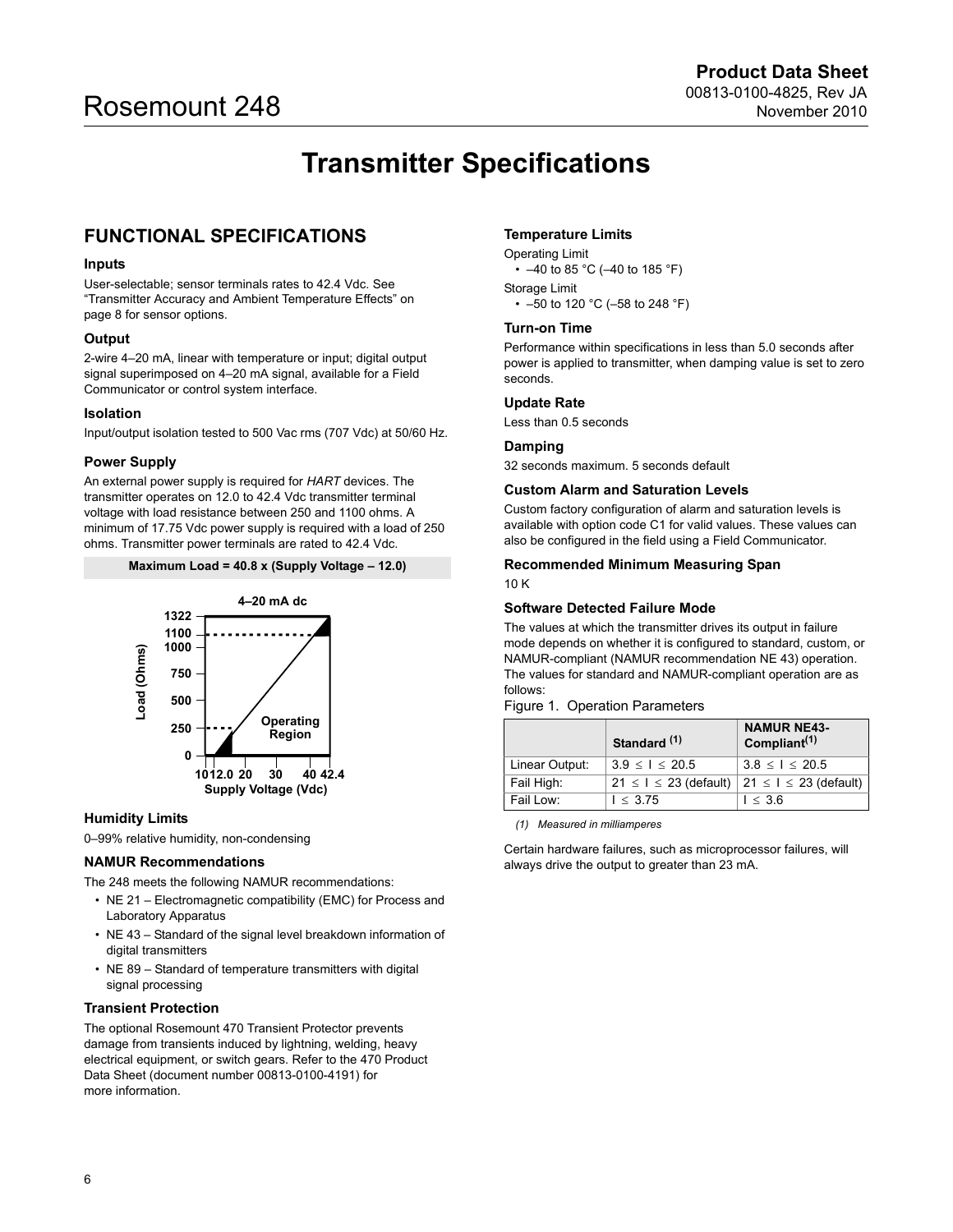# **PHYSICAL SPECIFICATIONS**

#### **Field Communicator Connections**

Communication Terminal: Clips permanently fixed to the terminals

#### **Materials of Construction**

Electronics Housing

• *Noryl*® glass reinforced

Universal (option code U and H) and Rosemount Connection (option code A and G) Heads

- Housing: Low-copper aluminum (option codes U and A) Stainless Steel (option codes G and H)
- Paint: Polyurethane
- Cover O-Ring: Buna–N

BUZ Head (option code B)

- Housing: Aluminum
- Paint: Aluminum lacquer
- O-Ring Seal: Rubber

#### **Mounting**

The 248R attaches directly to a wall or a DIN rail. The 248H installs in a connection head or universal head mounted directly on a sensor assembly or apart from a sensor assembly using a universal head. The 248H can also mount to a DIN rail using an optional mounting clip (see [Table 14\)](#page-13-0).

#### **Weight**

| Code                    | <b>Options</b>                      | Weight                       |
|-------------------------|-------------------------------------|------------------------------|
| 248H                    | <b>Headmount Transmitter</b>        | 42q(1.5oz)                   |
| 248R                    | <b>Railmount Transmitter</b>        | 250q(8.8 oz)                 |
| U                       | <b>Universal Head</b>               | 520q(18.4oz)                 |
| B                       | <b>BUZ Head</b>                     | 240q(8.5oz)                  |
| $\overline{\mathsf{c}}$ | Polypropylene Head                  | 90 g (3.2 oz.)               |
| A                       | <b>Rosemount Connection Head</b>    | 524 g (18.5 oz)              |
| उ                       | Polished Stainless Steel (SST) Head | $\overline{537}$ g (18.9 oz) |
| G                       | Rosemount Connection Head (SST)     | 1700 g (60 oz)               |
| н                       | Universal Head (SST)                | 1700 g (60 oz)               |

#### **Enclosure Ratings**

The Universal (option code U) and Rosemount Connection (option code A) Heads are NEMA 4X, IP66, and IP68. The Universal Head with <sup>1</sup>/2 NPT threads is CSA Enclosure Type 4X. The BUZ head (option code B) is NEMA 4 and IP65.

# **PERFORMANCE SPECIFICATIONS**

#### **EMC (ElectroMagnetic Compatibility) NAMUR NE21 Standard**

The 248 meets the requirements for NAMUR NE21 Rating

| Susceptibility | Parameter                                                  | <b>Influence</b> |
|----------------|------------------------------------------------------------|------------------|
| <b>ESD</b>     | • 6 kV contact discharge<br>• 8 kV air discharge           | None             |
| Radiated       | • 80 - 1000 MHz at 10 V/m AM                               | None             |
| Burst          | $\cdot$ 1 kV for I.O.                                      | None             |
| Surge          | $\cdot$ 0.5 kV line-line<br>• 1 kV line-ground (I.O. tool) | None             |
| Conducted      | • 150 kHz to 80 MHz at 10 V                                | None             |

### **CE Mark**

The 248 meets all requirements listed under IEC 61326: Amendment 1, 2006.

#### **Power Supply Effect**

Less than ±0.005% of span per volt

#### **Vibration Effect**

The 248 is tested to the following specifications with no effect on performance:

| <b>Frequency</b> | <b>Vibration</b>      |
|------------------|-----------------------|
| $10$ to 60 Hz    | 0.21 mm displacement  |
| 60 to 2000 Hz    | 3 g peak acceleration |

#### **Stability**

For RTD and thermocouple inputs the transmitter will have a stability of ±0.1% of reading or 0.1 °C (whichever is greater) for twelve months

#### **Self Calibration**

The analog-to-digital measurement circuitry automatically self-calibrates for each temperature update by comparing the dynamic measurement to extremely stable and accurate internal reference elements.

#### **Sensor Connections**



*\* Rosemount Inc. provides 4-wire sensors for all single element RTDs. You can use these RTDs in 3-wire configurations by leaving the unneeded leads disconnected and insulated with electrical tape.*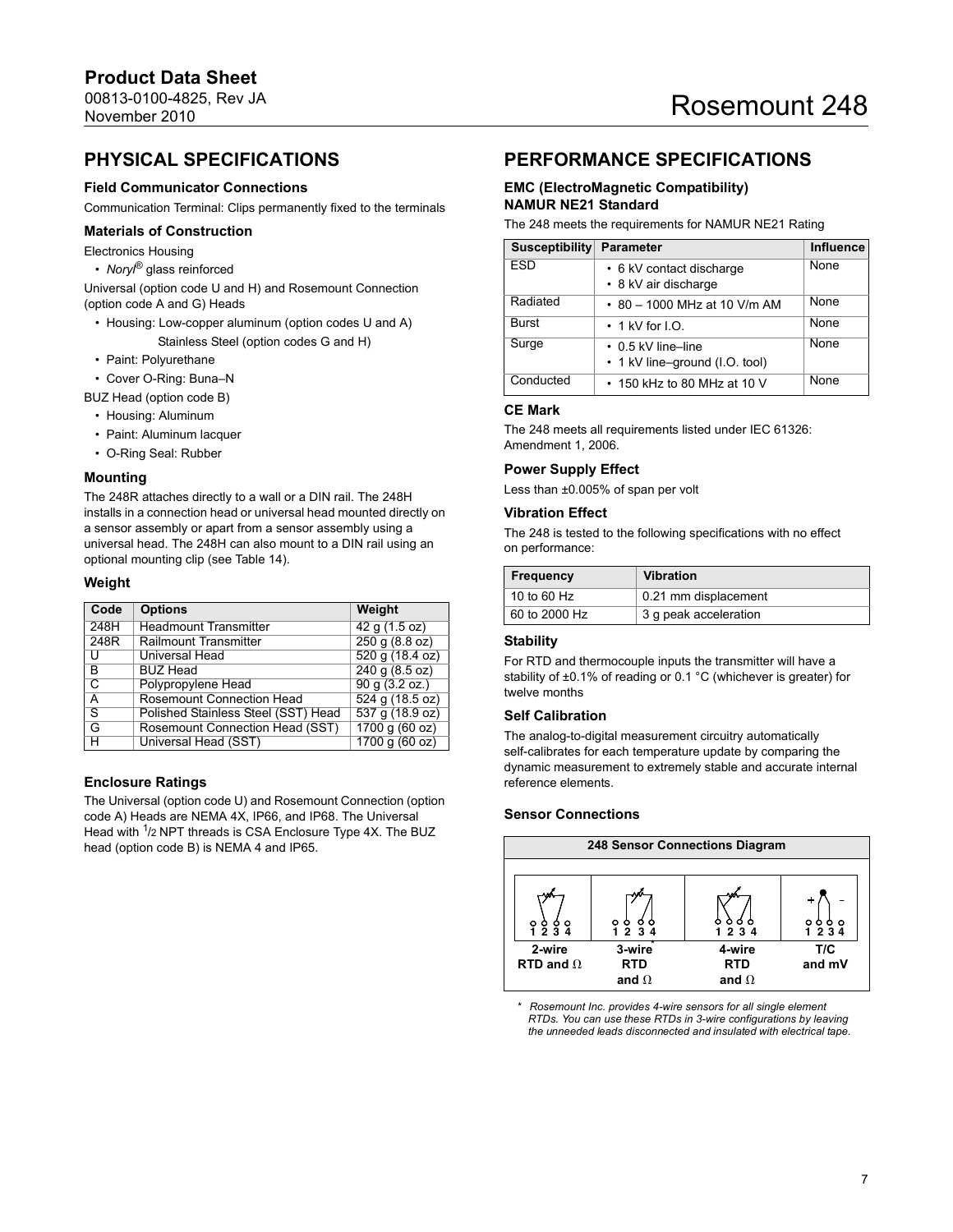#### <span id="page-7-0"></span>**Transmitter Accuracy and Ambient Temperature Effects**

#### **NOTE**

The accuracy and ambient temperature effect is the greater of the fixed and percent of span values (see example below).

| <b>Sensor</b>                             | Transmitter Input Ranges <sup>(1)</sup> |                  | Accuracy <sup>(13)</sup>          |           | Temperature Effects per 1.0 °C (1.8 °F)<br>Change in Ambient Temperature <sup>(2)(12)</sup> |           |  |
|-------------------------------------------|-----------------------------------------|------------------|-----------------------------------|-----------|---------------------------------------------------------------------------------------------|-----------|--|
|                                           | °C                                      | $\mathsf{P}$     | <b>Fixed</b>                      | % of Span | <b>Fixed</b>                                                                                | % of Span |  |
| 2-, 3-, 4-wire RTDs                       |                                         |                  |                                   |           |                                                                                             |           |  |
| Pt $100^{(3)}$ ( $\alpha$ = 0.00385)      | $-200$ to $850$                         | $-328$ to 1562   | 0.2 °C (0.36 °F)                  | ±0.1      | 0.006 °C (0.011 °F)                                                                         | ±0.004    |  |
| Pt $100^{(4)}$ ( $\alpha$ = 0.003916)     | $-200$ to 645                           | $-328$ to 1193   | 0.2 °C (0.36 °F)                  | ±0.1      | 0.006 °C (0.011 °F)                                                                         | ±0.004    |  |
| Pt $200^{(3)}$                            | $-200$ to 850                           | $-328$ to $1562$ | 1.17 °C (2.11 °F)                 | ±0.1      | 0.018 °C (0.032 °F)                                                                         | ±0.004    |  |
| Pt $500^{(3)}$                            | $-200$ to 850                           | $-328$ to 1562   | $0.47 \degree C (0.85 \degree F)$ | ±0.1      | 0.018 °C (0.032 °F)                                                                         | ±0.004    |  |
| $Pt$ 1000 <sup>(3)</sup>                  | $-200$ to 300                           | $-328$ to 572    | 0.23 °C (0.41 °F)                 | ±0.1      | 0.010 °C (0.018 °F)                                                                         | ±0.004    |  |
| Ni $120^{(5)}$                            | $-70$ to 300                            | $-94$ to 572     | 0.16 °C (0.29 °F)                 | ±0.1      | $0.004$ °C (0.007 °F)                                                                       | ±0.004    |  |
| Cu $10^{(6)}$                             | $-50$ to 250                            | $-58$ to 482     | 2 °C (3.60 °F)                    | ±0.1      | 0.06 °C (0.108 °F)                                                                          | ±0.004    |  |
| Cu 50 ( $\alpha$ = 0.00428)               | $-185$ to 200                           | $-365$ to 392    | 0.68 °C (1.22 °F)                 | ±0.1      | 0.012 °C (0.022 °F)                                                                         | ±0.004    |  |
| Cu 100 ( $\alpha$ = 0.00428)              | $-185$ to 200                           | $-365$ to 392    | 0.34 °C (0.61 °F)                 | ±0.1      | 0.006 °C (0.011 °F)                                                                         | ±0.004    |  |
| Cu 50 ( $\alpha$ = 0.00426)               | $-50$ to 200                            | $-122$ to 392    | 0.68 °C (1.22 °F)                 | ±0.1      | 0.012 °C (0.022 °F)                                                                         | ±0.004    |  |
| Cu 100 ( $\alpha$ = 0.00426)              | $-50$ to 200                            | $-122$ to 392    | 0.34 °C (0.61 °F)                 | ±0.1      | $0.006$ °C (0.011 °F)                                                                       | ±0.004    |  |
| PT 50 ( $\alpha$ = 0.00391)               | $-200$ to 550                           | $-392$ to 1022   | 0.40 °C (0.72 °F)                 | ±0.1      | 0.012 °C (0.022 °F)                                                                         | ±0.004    |  |
| PT 100 ( $\alpha$ = 0.00391)              | $-200$ to 550                           | -392 to 1022     | 0.20 °C (0.36 °F)                 | ±0.1      | 0.006 °C (0.011 °F)                                                                         | ±0.004    |  |
| Thermocouples <sup><math>(7)</math></sup> |                                         |                  |                                   |           |                                                                                             |           |  |
| Type $B^{(8)(9)}$                         | 100 to 1820                             | 212 to 3308      | 1.5 °C (2.70 °F)                  | ±0.1      | $0.056$ °C (0.101 °F)                                                                       | ±0.004    |  |
| Type $E^{(8)}$                            | $-50$ to 1000                           | $-58$ to 1832    | 0.4 °C (0.72 °F)                  | ±0.1      | $0.016$ °C (0.029 °F)                                                                       | ±0.004    |  |
| Type $J^{(8)}$                            | $-180$ to $760$                         | $-292$ to 1400   | 0.5 °C (0.90 °F)                  | ±0.1      | 0.016 °C (0.029 °F)                                                                         | ±0.004    |  |
| Type K <sup>(8)</sup> (10)                | $-180$ to 1372                          | $-292$ to $2502$ | 0.5 °C (0.90 °F)                  | ±0.1      | $0.02$ °C (0.036 °F)                                                                        | ±0.004    |  |
| Type $N^{(8)}$                            | $-200$ to 1300                          | $-328$ to 2372   | $0.8 °C$ (1.44 °F)                | ±0.1      | $0.02$ °C (0.036 °F)                                                                        | ±0.004    |  |
| Type $R^{(8)}$                            | 0 to 1768                               | 32 to 3214       | 1.2 °C (2.16 °F)                  | ±0.1      | 0.06 °C (0.108 °F)                                                                          | ±0.004    |  |
| Type $S^{(8)}$                            | 0 to 1768                               | 32 to 3214       | 1 °C (1.80 $\degree$ F)           | ±0.1      | $0.06$ °C (0.108 °F)                                                                        | ±0.004    |  |
| Type $T^{(8)}$                            | $-200$ to 400                           | $-328$ to $752$  | 0.5 °C (0.90 °F)                  | ±0.1      | $0.02$ °C (0.036 °F)                                                                        | ±0.004    |  |
| $DIN$ Type $L^{(11)}$                     | $-200$ to $900$                         | $-328$ to 1652   | $\overline{0.7}$ °C (1.26 °F)     | ±0.1      | $0.022$ °C (0.040 °F)                                                                       | ±0.004    |  |
| DIN Type $U^{(11)}$                       | $-200$ to 600                           | $-328$ to 1112   | $0.7 °C$ (1.26 °F)                | ±0.1      | $0.026$ °C (0.047 °F)                                                                       | ±0.004    |  |
| Type W5Re/W26Re <sup>(12)</sup>           | 0 to 2000                               | 32 to 3632       | 1.4 °C (2.52 °F)                  | ±0.1      | $0.064^{\circ}$ C (0.115 $^{\circ}$ F)                                                      | ±0.004    |  |
| GOST Type L                               | -200 to 800                             | -392 to 1472     | 0.50 °C (0.90 °F)                 | ±0.1      | $0.003$ °C (0.005 °F)                                                                       | ±0.004    |  |
| Millivolt Input                           |                                         | $-10$ to 100 mV  | $0.03$ mV                         | ±0.1      | $0.001$ mV                                                                                  | ±0.004    |  |
| 2-, 3-, 4-wire Ohm Input                  |                                         | 0 to 2000 ohms   | $0.7$ ohm                         | ±0.1      | 0.028 ohm<br>±0.004                                                                         |           |  |

|  | Table 3. 248 Transmitter Input Options, Accuracy, and Ambient Temperature Effects |  |  |  |  |
|--|-----------------------------------------------------------------------------------|--|--|--|--|
|  |                                                                                   |  |  |  |  |

[\(1\)](#page-8-0) [I](#page-8-0)nput ranges are for transmitter only. Actual sensor (RTD or Thermocouple) operating ranges may be more limited. See ["Product Certifications" on page 9](#page-8-0)<br>[f](#page-8-0)or temperature ranges.

*(2) Change in ambient is with reference to the calibration temperature of the transmitter at 68 °F (20 °C) from factory.*

<span id="page-7-1"></span>*(3) IEC 751, 1995.* 

*(4) JIS 1604, 1981.* 

*(5) Edison Curve No. 7.*

*(6) Edison Copper Winding No. 15.*

*(7) Total CJC accuracy for thermocouple measurement: ±0.5 °C.*

<span id="page-7-2"></span>*(8) NIST Monograph 175, IEC 584.*

*(9) Fixed accuracy for NIST Type B is ±5.4 °F (±3.0 °C) from 212 to 572 °F (100 to 300 °C).*

*(10) Fixed accuracy for NIST Type K is ±1.3 °F (±0.7 °C) from -292 to -130 °F (-130 to -90 °C).*

<span id="page-7-3"></span>*(11) DIN 43710.*

*(12) ASTME 988-96.*

*(13) Accuracy and Ambient Temperature Effects are tested and verified down to -51 °C (-60 °F) for LT option.*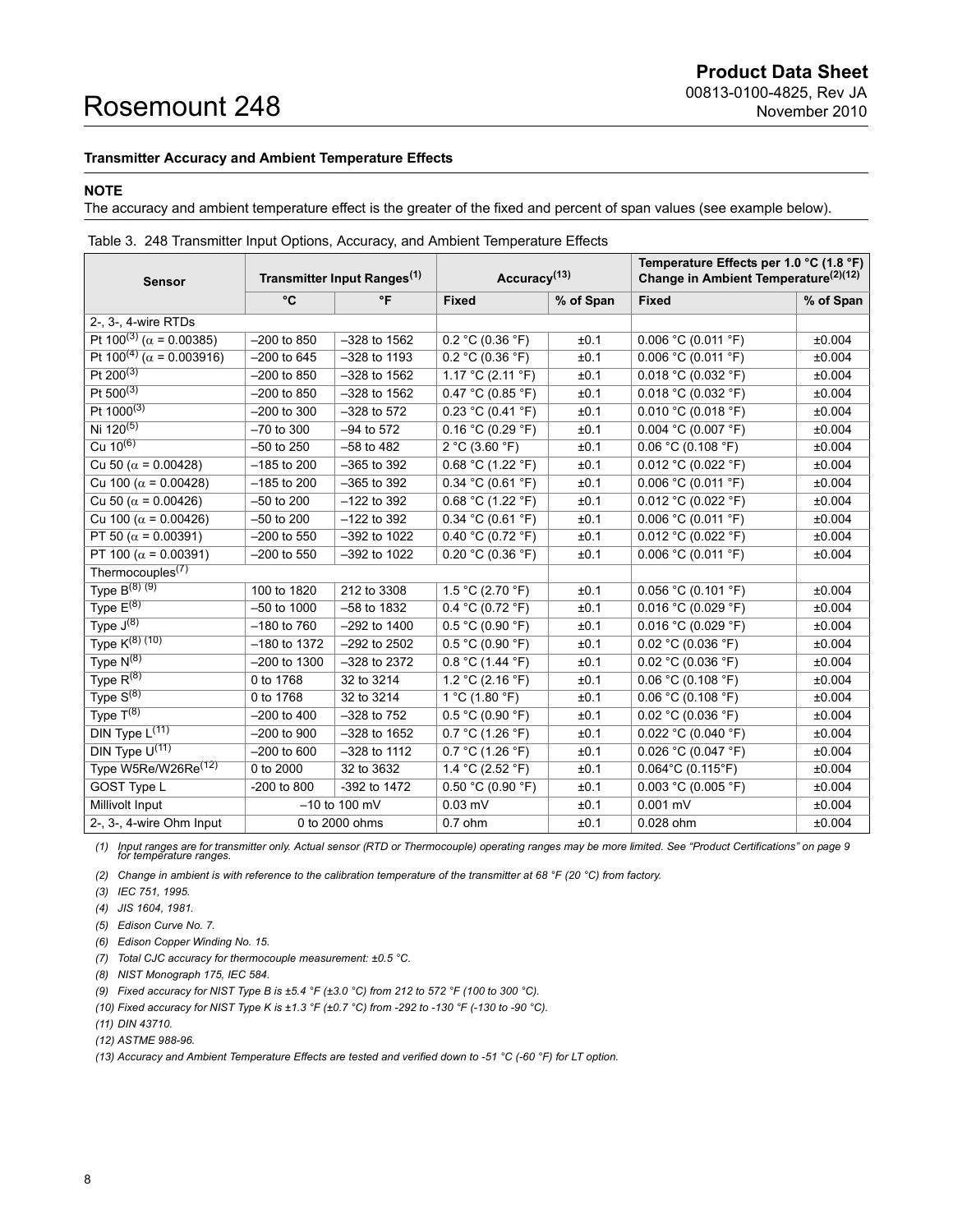# **Product Data Sheet**

00813-0100-4825, Rev JA November 2010

#### **Transmitter Accuracy Example**

When using a Pt 100 (a = 0.00385) sensor input with a 0 to 100 °C span, use the greater of the two calculated values. In this case, the accuracy would be  $+/-0.2$  °C.

#### **Transmitter Temperature Effects Example**

Transmitters can be installed in locations where the ambient temperature is between –40 and 85 °C (–40 and 185 °F). In order to maintain excellent accuracy performance, each transmitter is individually characterized over this ambient temperature range at the factory. When using a Pt 100 ( $a = 0.00385$ ) sensor input with a 0–100 °C span at 30 °C ambient temperature:

• Temperature Effects:  $0.006 °C \times (30 - 20) = 0.06 °C$ 

#### **Total Transmitter Error**

Worst Case Transmitter Error: Accuracy + Temperature Effects = 0.2 °C + 0.06 °C = 0.26 °C Total Probable Transmitter Error:  $\sqrt{0.2^2 + 0.06^2} = 0.21^{\circ}C$ 

# **Product Certifications**

## <span id="page-8-0"></span>**APPROVED MANUFACTURING LOCATIONS**

Rosemount Inc. – Chanhassen, Minnesota, USA Emerson Process Management Temperature GmbH – Germany Emerson Process Management Asia Pacific – Singapore

## **EUROPEAN UNION DIRECTIVE INFORMATION**

The EC declaration of conformity for all applicable European directives for this product can be found on the Rosemount website at www.rosemount.com. A hard copy may be obtained by contacting your local sales representative.

#### **ATEX Directive (94/9/EC)**

Rosemount Inc. complies with the ATEX Directive.

#### **Electro Magnetic Compatibility (EMC) (89/336/EEC)**

All Models: EN 50081-1: 1992; EN 50082-2:1995; EN 61326-1. 2006

#### **CE Mark**

The 248 meets all requirements listed under IEC 61326:Amendment 1,2006

## **HAZARDOUS LOCATIONS CERTIFICATIONS(1)**

#### **North American Certifications**

*Factory Mutual (FM)* 

I5 FM Intrinsic Safety and Non-incendive Intrinsically Safe for Class I/II/III, Division 1, Groups A, B, C, D, E, F, and G. Non-incendive Field Circuit for Class I, Division 2, Groups A, B, C, and D. Intrinsically Safe and non-incendive when installed in accordance with Rosemount drawing 00248-1055.

Temperature Codes: T5 (T<sub>amb</sub> =  $-50$  to 75 °C) T6 ( $T_{amb} = -50$  to 40 °C)

Table 4. Entity Parameters

| Loop/Power         | <b>Sensor</b>         |
|--------------------|-----------------------|
| $U_i$ = 30 Vdc     | $U_0$ = 45 Vdc        |
| $I_i = 130$ mA     | $I_0 = 26 \text{ mA}$ |
| $P_i = 1.0 W$      | $P_0$ = 290 mW        |
| $C_i = 3.6$ nF     | $C_0 = 0.4$ nF        |
| $L_i = 13.8 \mu H$ | $L_0$ = 49.2 mH       |

E5 FM Explosion-Proof

Explosion-Proof for Class I, Division 1, Groups B, C, and D. Dust Ignition-Proof for Class II/III, Division 1, Groups E, F, G when installed in accordance with Rosemount drawing 00248-1065.

Temperature Code: T5 ( $T_{amb} = -40$  to 85 °C)

#### *Combination Certifications*

K5 Combination of I5 and E5.

*Canadian Standards Association (CSA) Approvals*

I6 CSA Intrinsically Safe and Class I, Division 2 Intrinsically Safe for Class I, Division 1, Groups A, B, C, and D when installed in accordance with Rosemount drawing 00248-1056.

Temperature Codes: T5 (T<sub>amb</sub> =  $-50$  to 60 °C) T6 ( $T_{amb} = -50$  to 40 °C)

Suitable for use in Class I, Division 2, Groups A, B, C, and D.

K6 CSA Intrinsically Safe, Explosion-Proof, and Class I, Division 2.

> Combination of I6 and Explosion-Proof for Class I, Division 1, Groups B, C, and D; Class II, Division 1, Groups E, F, and G; Class III, Division 1 hazardous locations, when installed in accordance with Rosemount drawing 00644-1059.

Suitable for Class I, Division 2, Groups A, B, C, and D. Ambient Temperature Limit: –50 to 85 °C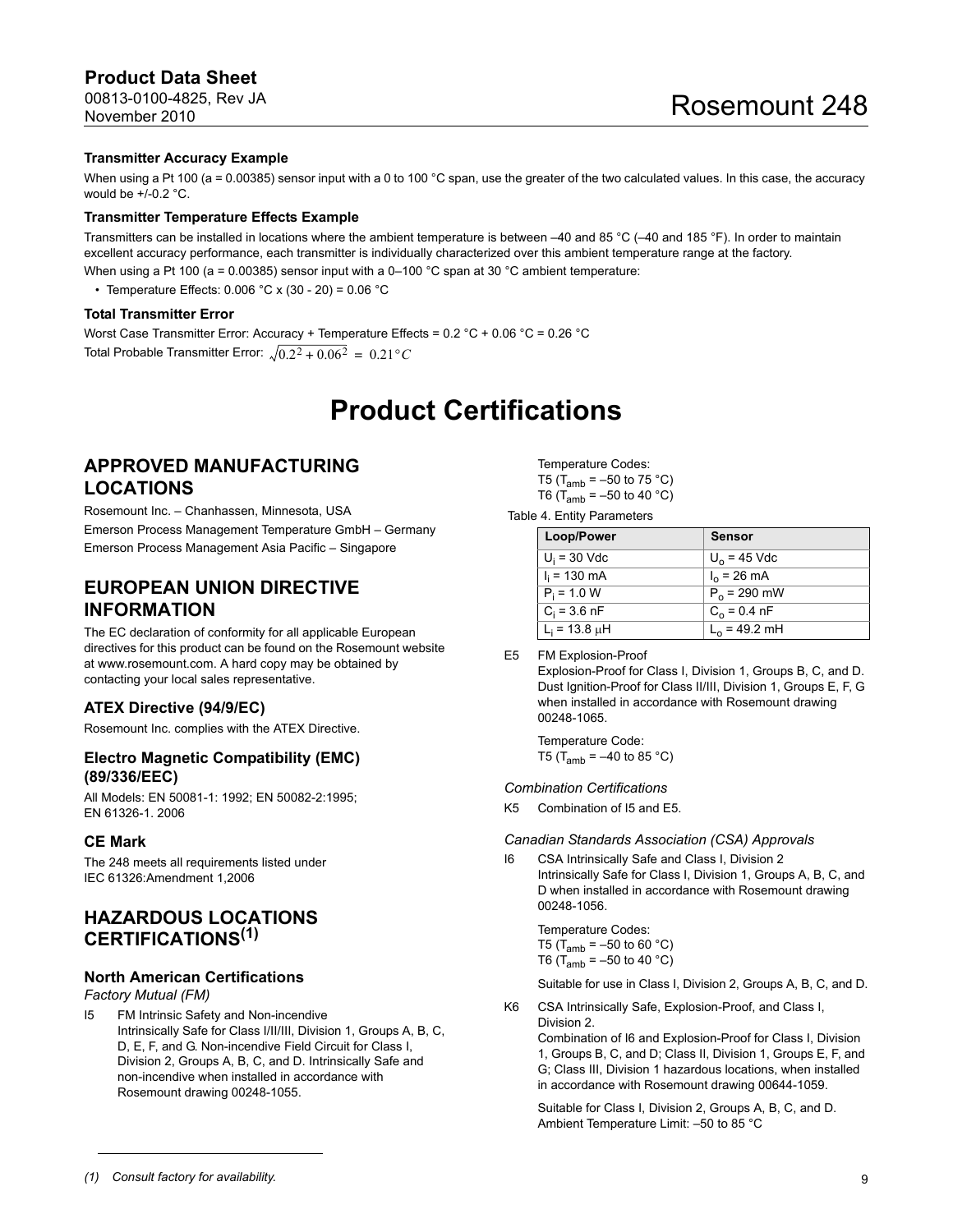#### **European Certifications**

I1 ATEX Intrinsic Safety Certificate Number: Baseefa03ATEX0030X ATEX Marking:  $\textcircled{k}$  II 1 G CE 1180 Ex ia IIC

> Temperature Codes: T5 (-60  $\leq$  T<sub>amb</sub>  $\leq$  80 °C)

T6 (-60  $\leq$  T<sub>amb</sub>  $\leq$  60 °C)

#### Table 5. Entity Parameters

| Loop/Power             | <b>Sensor</b>         |
|------------------------|-----------------------|
| $U_i = 30$ Vdc         | $U_0$ = 45 Vdc        |
| $I_i = 130 \text{ mA}$ | $I_0 = 26 \text{ mA}$ |
| $P_i = 1.0 W$          | $P_0$ = 290 mW        |
| $C_i = 3.6$ nF         | $C_i = 2.1$ nF        |
| $L_i = 0$              | $L_i = 0$             |

#### **Special Conditions for Safe Use (X):**

The apparatus must be installed in an enclosure which affords it a degree of protection of at least IP20. Non-metallic enclosures must have a surface resistance of less than 1 GOHM; light alloy or zirconium enclosures must be protected from impact and friction when installed.

#### E1 ATEX Flame-Proof

Certificate Number: KEMA99ATEX8715X ATEX Marking: 4 II 2 G  $C61180$ Ex d IIC T6

#### **Special Conditions for Safe Use (X):**

For information on the dimensions of the flameproof joints the manufacturer should be contacted.

Table 6. Entity Parameters

| Sensor                 | <b>Transmitter</b>        |  |
|------------------------|---------------------------|--|
| $U_{\text{max}}$ = 5 V | $U_{\text{max}}$ = 55 Vdc |  |
| $I_{max}$ = 2.0 mA     | $I_{max}$ = 40 mA         |  |

Temperature Codes: T6 ( $-40 \leq T_{amb} \leq 65 \degree C$ )

N1 ATEX Type n

Certificate Number: BAS00ATEX3145 ATEX Marking:  $\textcircled{\scriptsize{\text{L}}}$  II 3 Ex nL IIC

 Table 7. Input Parameters Transmitter U<sub>i</sub> = 45 V Resistance Element Terminal Block U<sub>i</sub> = 5 V Thermocouple Terminal Block U<sub>i</sub> = 0 V

Temperature Codes: T5 ( $-40 \leq T_{amb} \leq 70$  °C) NC ATEX Type n Component Certificate Number: Baseefa03ATEX0032U ATEX Marking:  $\textcircled{\tiny{\textcircled{\tiny{M}}}}$  II 3G Ex nA IIC

> Table 8. Input Parameters  $U_i = 42.4 V$

Temperature Codes: T5 ( $-60 \leq T_{amb} \leq 80 \degree C$ ) T6 (-60  $\leq$  T<sub>amb</sub>  $\leq$  60 °C)

ND ATEX Dust Certificate Number: KEMA99ATEX8715X ATEX Marking: II 1 D CE 1180

T95 C (-40  $\leq$  T<sub>amb</sub>  $\leq$  85 °C) Ex tD A20 IP66

Table 9. Input Parameters

| <b>Sensor</b>             | <b>Transmitter</b>        |
|---------------------------|---------------------------|
| $U_{\text{max}}$ = 5 V    | $U_{\text{max}}$ = 55 Vdc |
| $I_{\text{max}}$ = 2.0 mA | $I_{\text{max}}$ = 40 mA  |

### **Brazilian Certifications**

*Centro de Pesquisas de Energia Eletrica (CEPEL) Approval*

I2 CEPEL Intrinsic Safety

#### **IECEx Certifications**

E7 IECEx Flameproof and Dust Certificate Number: IECEx KEM 09.0015X Ex d IIC T6 (Flameproof) Ex tD A20 IP 66 T 95 °C (Dust)  $V$ max = 42.4  $V$ 

#### **Special Conditions for Safe Use (X):**

For information on the dimensions of the flameproof joints the manufacturer shall be contacted.

Table 10. Electrical Data

| <b>Transmitter</b>          | Sensor                 |
|-----------------------------|------------------------|
| $U_{\text{max}}$ = 42.4 Vdc | $U_{\text{max}}$ = 5 V |
| $I_{\text{max}}$ = 24.0 mA  | $1_{max}$ = 2.0 mA     |

NG IECEx Type n Component

Certificate number: IECEx BAS 08.0087U Ex nA IIC T5 (-60  $^{\circ}$ C  $\leq$  T<sub>amb</sub>  $\leq$  80  $^{\circ}$ C) Ex nA IIC T6 (-60  $^{\circ}$ C  $\leq$  T<sub>amb</sub>  $\leq$  60  $^{\circ}$ C) Input Parameter: Ui = 42.4 Vdc

#### **Schedule of Limitations:**

The component must be housed in a suitably certified enclosure that provides a degree of protection of at least IP54.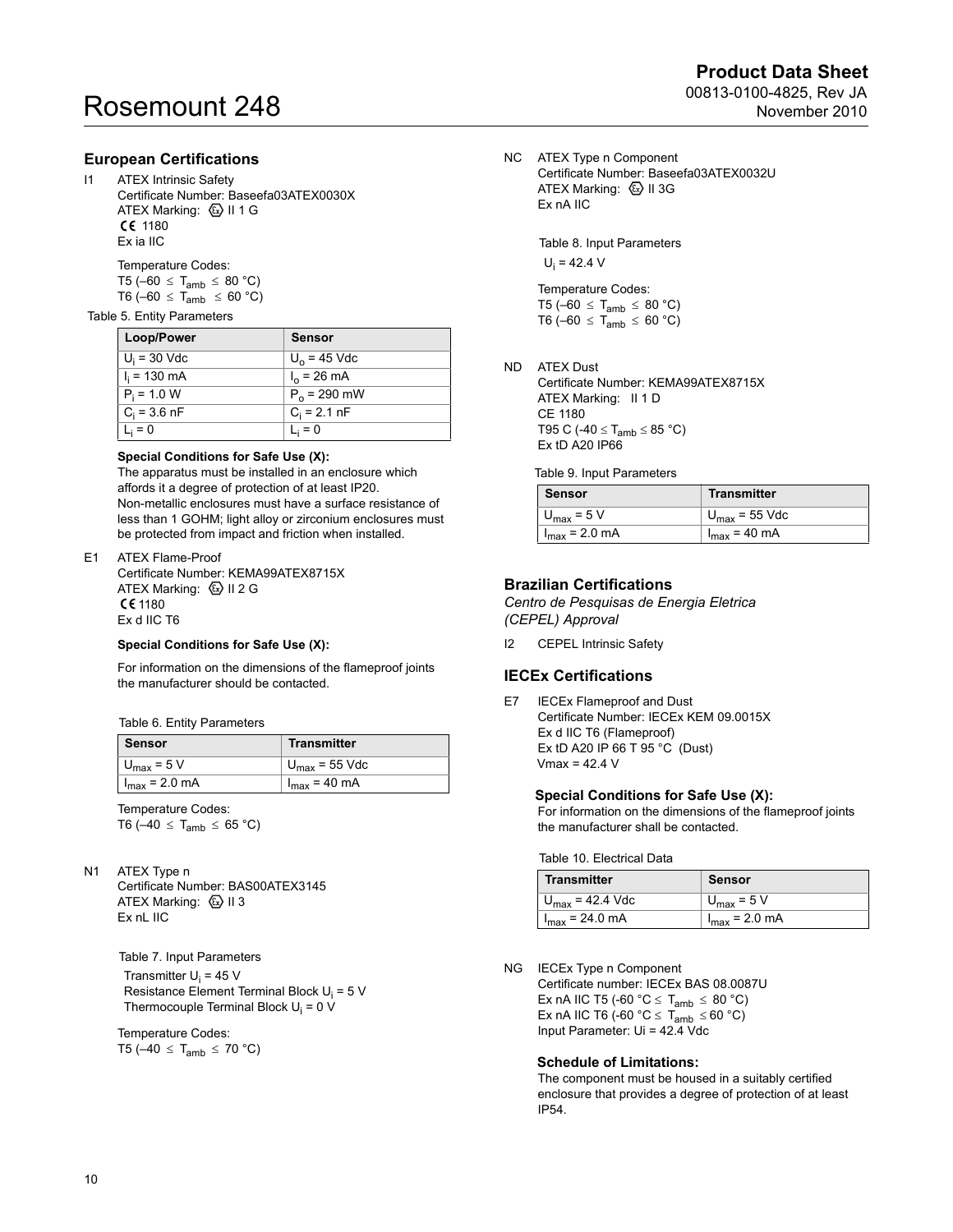I7 IECEx Intrinsic Safety Certificate Number: IECEx BAS 07.0086X Ex ia IIC T5 (-60  $^{\circ}$ C  $\leq$  T<sub>amb</sub>  $\leq$  80  $^{\circ}$ C) Ex ia IIC T6 (-60 °C  $\leq$  T<sub>amb</sub>  $\leq$  60 °C)

#### **Special Conditions for Safe Use (X):**

- 1. The apparatus must be installed in an enclosure which affords it a degree of protection of at least IP20.
- 2. Non-metallic enclosures must have a surface resistance of less than 1 G $\Omega$ ; light alloy or zirconium enclosures must be protected from impact and friction when installed.

Table 11. Entity Parameters

| <b>Transmitter</b> | <b>Sensor</b>         |
|--------------------|-----------------------|
| $U_i$ = 30 Vdc     | $U_0$ = 45 Vdc        |
| $I_i = 130$ mA     | $I_0 = 26 \text{ mA}$ |
| $P_i = 1.0 W$      | $P_0$ = 290 mW        |
| $C_i = 3.63$ nF    | $C_i = 2.1$ nF        |
| $L_i = 0$ mH       | $L_i = 0$ mH          |

N7 IECEx Type n

Certificate Number: IECEx BAS 07.0055 Ex nA nL IIC T5 (-40  $^{\circ}$ C  $\leq$  T<sub>amb</sub>  $\leq$  70  $^{\circ}$ C)

Table 12. Electrical Data

| <b>Transmitter</b> | Sensor      |              |
|--------------------|-------------|--------------|
|                    | RTD         | Thermocouple |
| $U_i = 45 V$       | $U_i = 5 V$ | $U_i = 0$    |

### **GOST Certifications**

**Russian GOST** PPC 04-9788: (EP Only) 1 Ex d IIC T6 PPC BA-13006: 0 Ex ia IIC T5/T6

**Kazakhstan GOST**

See Certificate

#### **Ukraine GOST**

See Certificate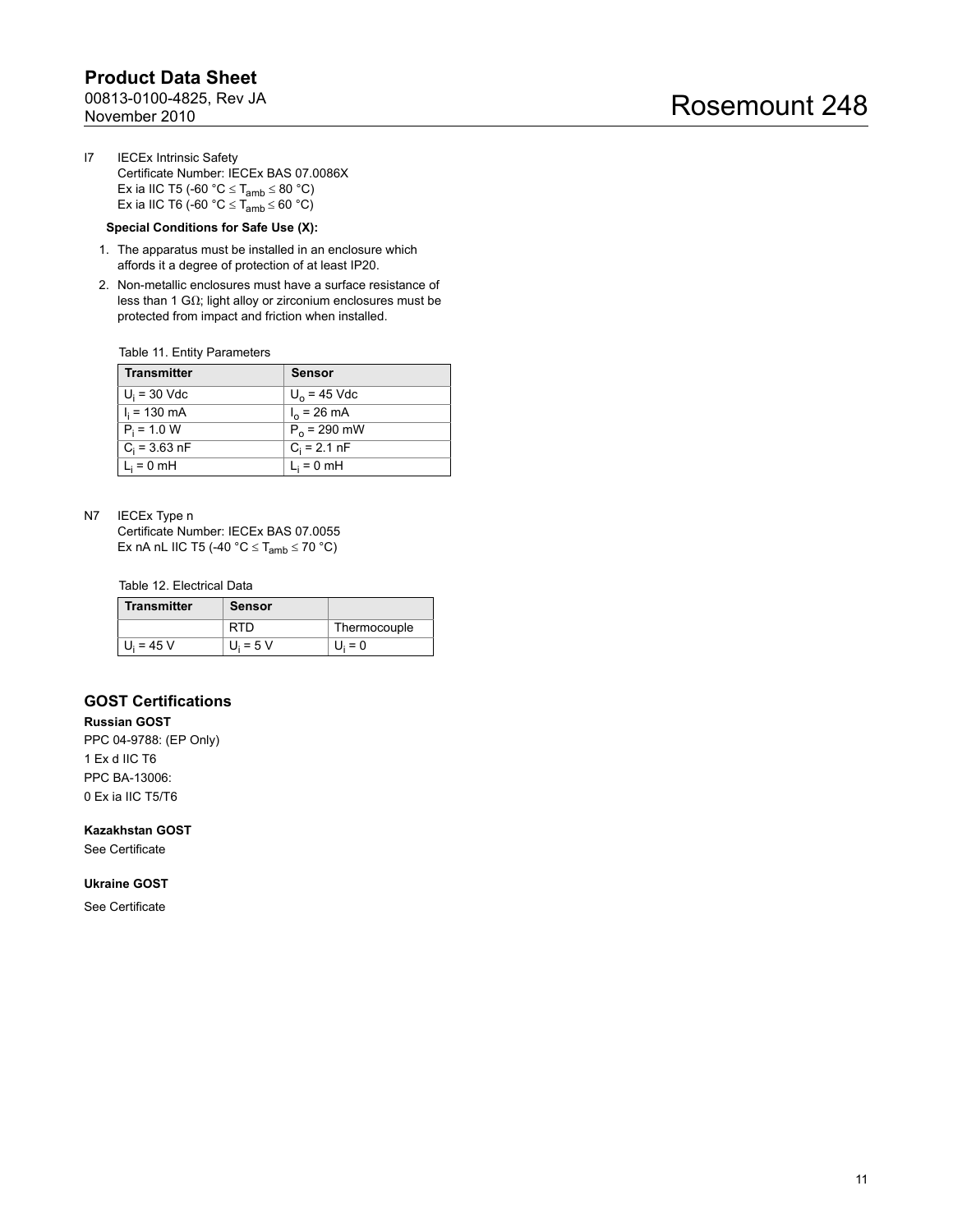# **Dimensional Drawings**

<span id="page-11-0"></span>

*(1) If ordering the transmitter with a DIN style sensor, it is recommended that the enclosure be ordered within the sensor model (Product Data Sheet doc # 00813-0200-2654) rather than within the transmitter model, in order to drive necessary parts.*

*(2) A "U" Bolt is shipped with each universal head unless a sensor is ordered assembled to the enclosure. However, since the head can be integrally mounted to the sensor, it may not need to be used.*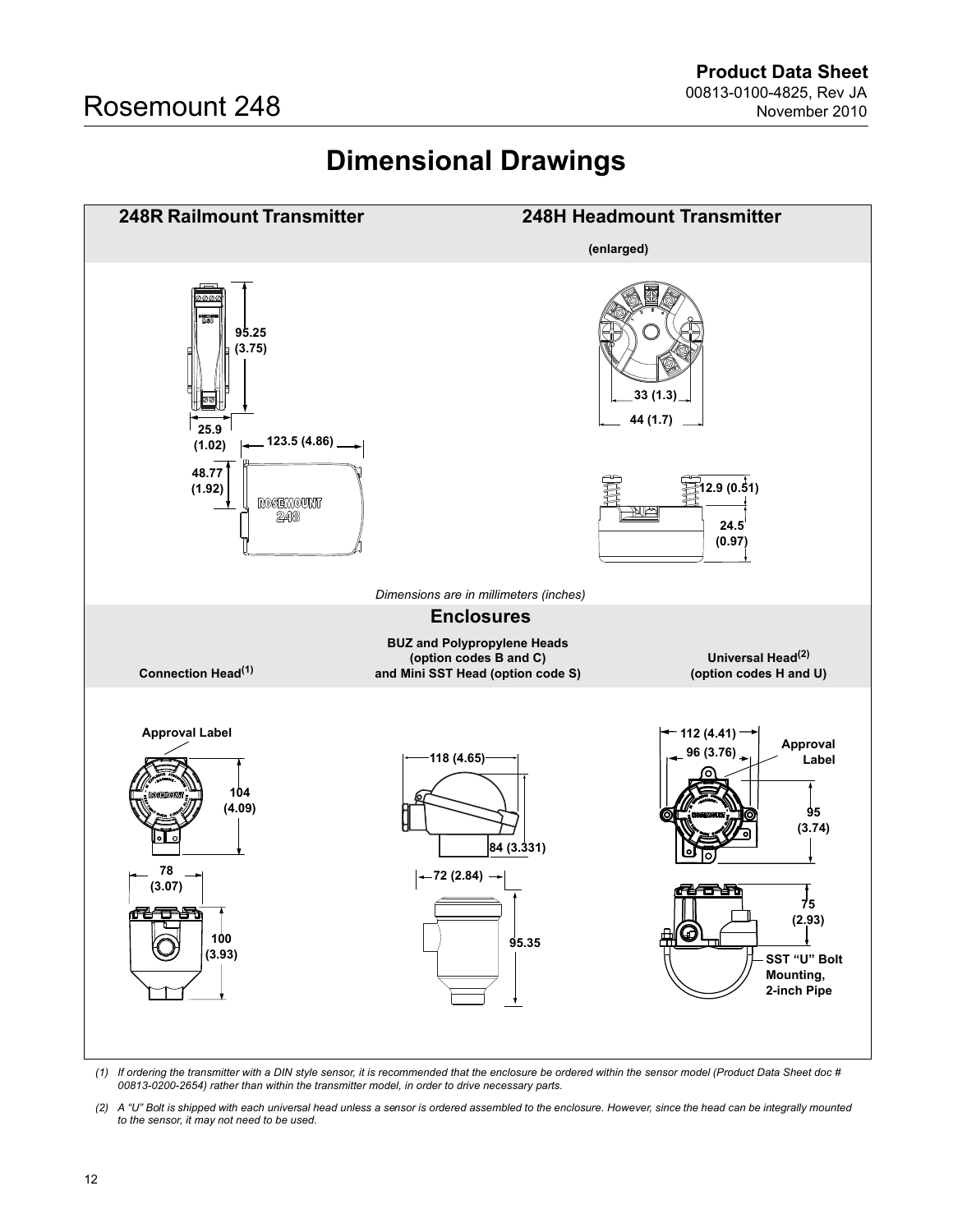### **Product Data Sheet** 00813-0100-4825, Rev JA

November 2010



# **248C Configuration Interface Specifications**

# **CONFIGURATION SOFTWARE**

The 248C PC-based configuration software for the Rosemount 248 allows comprehensive configuration of the transmitters. Used in conjunction with various Rosemount or user-supplied hardware modems, the software provides the tools necessary to configure the 248 transmitters including the following parameters:

- Process Variable
- Sensor Type
- Number of Wires
- **Engineering Units**
- Transmitter Tag Information
- Damping
- Alarming Parameters

# **CONFIGURATION HARDWARE**

The 248C Configuration Interface has 4 hardware options as follows:

#### **Option "0": Software Only**

Customer must provide appropriate communications hardware (modem, power supply, etc.).

#### **Option "1": HART Interface Box**

HART interface box including an integrated serial modem and battery-powered transmitter power supply. Only suitable for off-line transmitter configuration. Requires PC serial port. *Will not work with powered loops.*

#### **Option "2": Serial HART Modem**

Serial HART modem. Customer must provide separate loop power supply and resistor. Requires PC serial port. *Suitable for use with powered loops.*

### **Option "3": USB HART Modem**

USB (Universal Serial Bus) HART modem. Customer must provide separate loop power supply and resistor. Requires PC with USB port. *Suitable for use with powered loops.*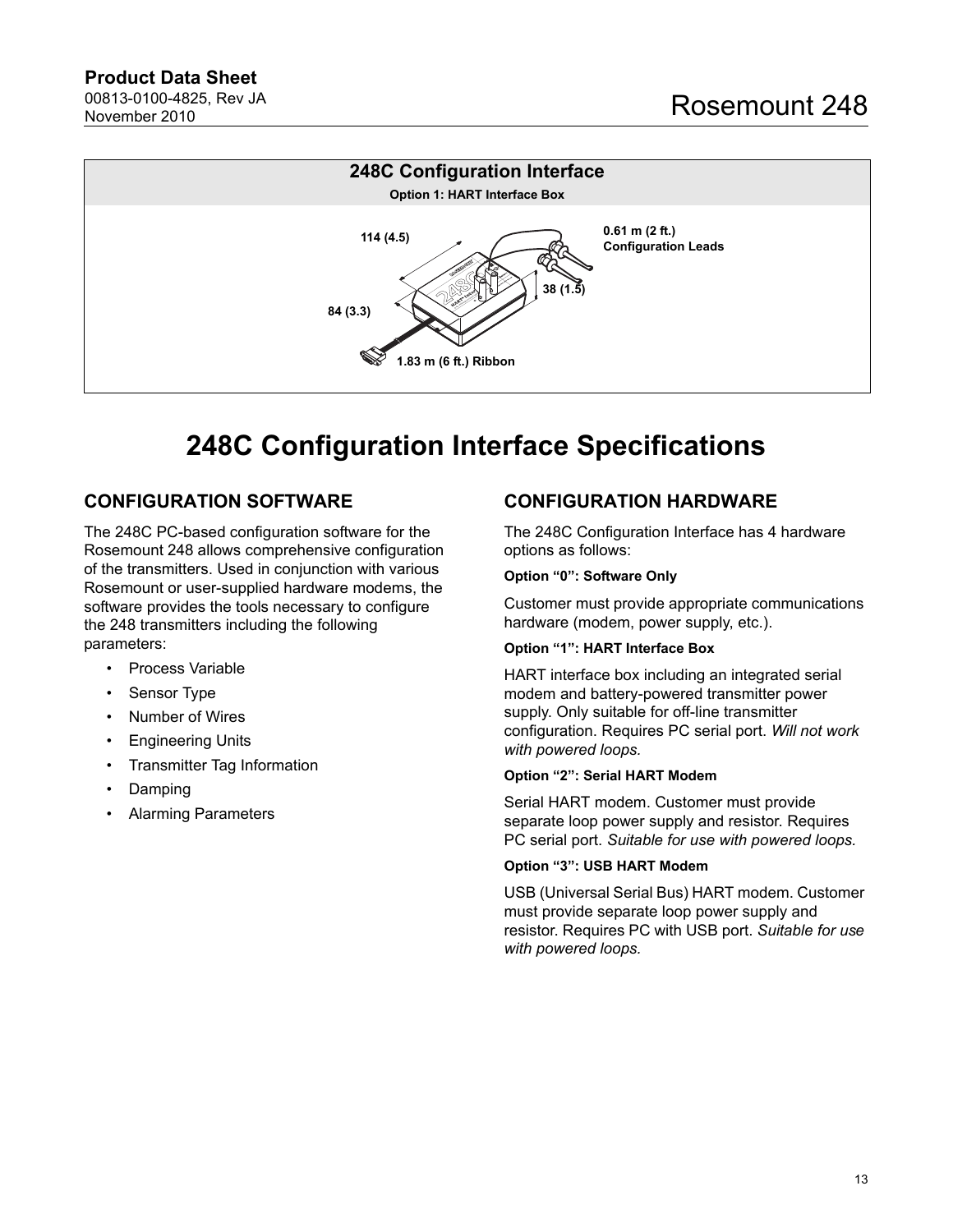#### Table 13. 248C Configuration Interface

★ The Standard offering represents the most common options. The starred options (★) should be selected for best delivery. The Expanded offering is subject to additional delivery lead time.

| <b>Model</b>                 | <b>Product Description</b>                                                             |                 |
|------------------------------|----------------------------------------------------------------------------------------|-----------------|
| $248C^{(1)}$                 | PC-based 248 HART Configuration Software                                               |                 |
|                              | <b>Communications Hardware Options</b>                                                 |                 |
| <b>Standard</b>              |                                                                                        | <b>Standard</b> |
| <b>0</b>                     | Software Only (no Modem)                                                               |                 |
|                              | Software with 248C HART Interface Box (Serial Interface with Transmitter Power Supply) | ★               |
| $\overline{2}$               | Software with Serial HART Modem                                                        |                 |
| 3                            | Software with USB HART Modem                                                           |                 |
| Typical Model Number: 248C 1 |                                                                                        |                 |

*(1) Consult Factory for availability.*

#### <span id="page-13-0"></span>Table 14. 248 Transmitter Accessories

|                                  |             | <b>Part Description</b>                                                                            | <b>Part Number</b> |
|----------------------------------|-------------|----------------------------------------------------------------------------------------------------|--------------------|
|                                  | Mounting    | Aluminum Alloy Universal Head - M20 Entries                                                        | 00644-4420-0002    |
|                                  | Hardware    | Aluminum Alloy Universal Head $ \frac{1}{2}$ NPT Entries                                           | 00644-4420-0001    |
| $\mathbf{a}^{\mathbf{\epsilon}}$ |             | Aluminum Alloy Rosemount Connection Head - M20 Conduit Entry, M24 Instrument Entry                 | 00644-4410-0023    |
|                                  |             | Aluminum Alloy Rosemount Connection Head $ \frac{1}{2}$ NPT Conduit Entry and M24 Instrument Entry | 00644-4410-0013    |
|                                  | Transmitter | Aluminum Alloy BUZ Head - M20 Conduit Entry, M24 Instrument Entry                                  | 00644-4196-0023    |
|                                  |             | Aluminum Alloy BUZ Head - M20 Conduit Entry and <sup>1</sup> /2 NPT Instrument Entry               | 00644-4196-0021    |
|                                  |             | Aluminum Alloy BUZ Head - 1/2 NPT Conduit Entry                                                    | 00644-4196-0011    |
| <b>Rail Clip</b>                 |             | External Ground Screw Assembly Kit                                                                 | 00644-4431-0001    |
|                                  |             | Kit, Hardware for Mounting a 248 to a DIN Rail (see left picture-top hat rail, symmetric)          | 00248-1601-0001    |
|                                  |             | Standard Cover for Universal or Rosemount Connection Heads                                         | 03031-0292-0001    |
|                                  |             | Snap Rings Kit (used for assembly to DIN Plate Style sensor)                                       | 00644-4432-0001    |

#### <span id="page-13-1"></span>**Hardware Tag**

- no charge
- 20 characters maximum
- transmitter enclosure, sensor, and thermowell if applicable will be tagged in accordance with customer requirements

#### **Software Tag**

- no charge
- the transmitter can store up to 8 characters. If no characters are specified, the first 8 characters of the hardware tag are the default.

#### **Configuration**

When ordering a transmitter and sensor assembly in one model number, the transmitter will be configured for the sensor that is ordered.

When a transmitter is ordered alone, the transmitter will be shipped as follows (unless specified):

| Sensor Type         | RTD, Pt 100 ( $\alpha$ =0.00385, 4-wire) |
|---------------------|------------------------------------------|
| 4 mA Value          | 0 °C                                     |
| 20 mA Value         | 100 °C                                   |
| Damping             | 5 seconds                                |
| Output              | Linear with temperature                  |
| Failure Mode        | High/Upscale                             |
| Line Voltage Filter | 50 Hz                                    |
| Tag                 | See Hardware Tag                         |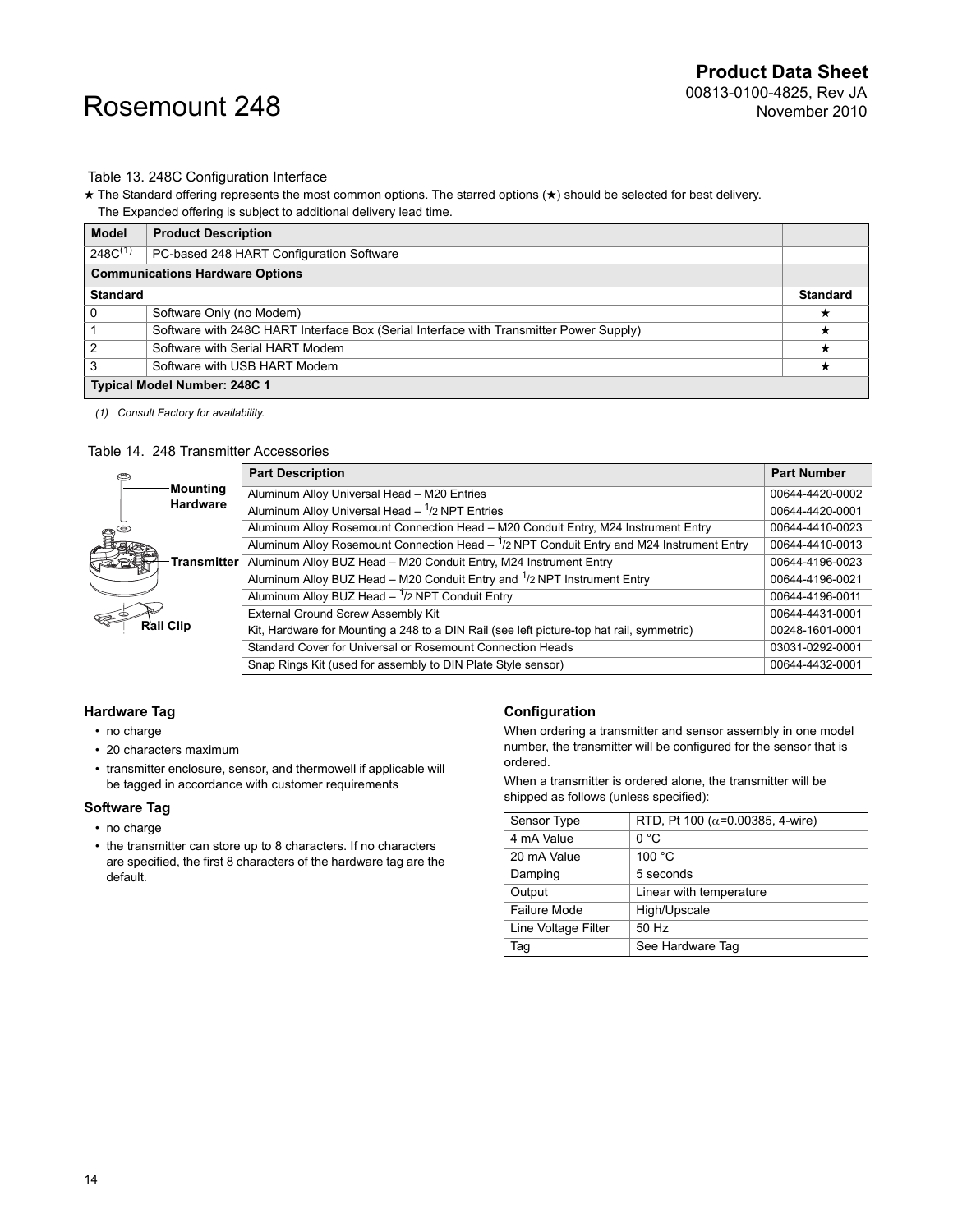### **Product Data Sheet** 00813-0100-4825, Rev JA November 2010

Rosemount 248

### **Options**

The following table lists the requirements necessary to specify a custom configuration.

| <b>Option Code</b>                                  | Requirements/<br><b>Specification</b>                                                                                                                 |
|-----------------------------------------------------|-------------------------------------------------------------------------------------------------------------------------------------------------------|
| C1: Factory<br>Configuration Data<br>(CDS required) | Date: day/month/year<br>Descriptor: 16 alphanumeric characters<br>Message: 32 alphanumeric character<br>Analog Output: Alarm and<br>saturation levels |
| A1: NAMUR-<br>Compliant, High<br>Alarm              | See Table 1 on page 6                                                                                                                                 |
| CN: NAMUR-<br>Compliant, Low<br>Alarm               | See Table 1 on page 6                                                                                                                                 |
| Q4: Calibration<br>Certificate                      | Will include 3-Point calibration at 0, 50,<br>and 100% analog and digital output<br>points                                                            |
| C4: Five Point<br>Calibration                       | Will include 5-point calibration at 0, 25,<br>50, 75, and 100% analog and digital<br>output points. Use with Calibration<br>Certificate Q4.           |
| F6: 60 Hz Line Filter                               | Calibrated to a 60 Hz line voltage filter<br>instead of 50 Hz filter                                                                                  |